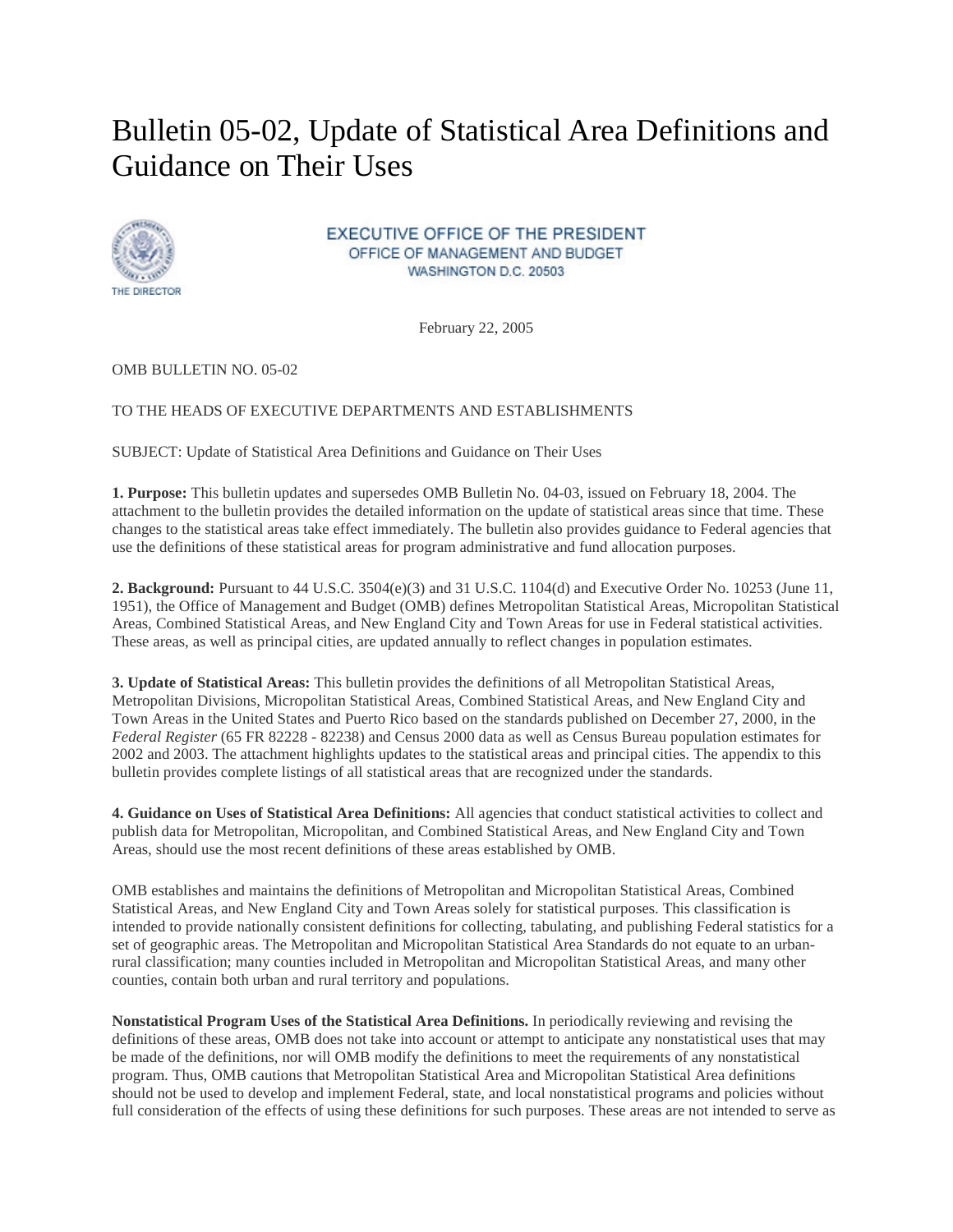a general-purpose geographic framework for nonstatistical activities, and they may or may not be suitable for use in program funding formulas.

OMB recognizes that some legislation specifies the use of Metropolitan Statistical Areas for program purposes, including the allocation of Federal funds, and will continue to work with the Congress to clarify the foundations of these definitions and the resultant, often unintended consequences of their use for nonstatistical purposes.

In cases where there is no statutory requirement and an agency elects to use the Metropolitan, Micropolitan, or Combined Statistical Area definitions in nonstatistical programs, it is the sponsoring agency's responsibility to ensure that the definitions are appropriate for such use. When an agency is publishing for comment a proposed regulation that would use the definitions for a nonstatistical purpose, the agency should seek public comment on the proposed use.

An agency using the statistical definitions in a nonstatistical program may modify the definitions, but only for the purposes of that program. In such cases, any modifications should be clearly identified as deviations from the OMB statistical area definitions in order to avoid confusion with OMB's official definitions of Metropolitan, Micropolitan, and Combined Statistical Areas.

Federal agencies that use the statistical area definitions for nonstatistical program purposes should note that the 2000 standards changed the terminology used for classifying the areas. Under the 1980 and 1990 standards there were two types of areas: (1) Metropolitan Statistical Areas and (2) Consolidated Metropolitan Statistical Areas that consisted of Primary Metropolitan Statistical Areas. The terms "Consolidated Metropolitan Statistical Area" and "Primary Metropolitan Statistical Area" are now obsolete.

Under the 2000 standards, "Metropolitan Statistical Area" and "Micropolitan Statistical Area" are the terms used for the basic set of county-based areas defined under this classification. In addition, the term "Metropolitan Division" is used to refer to a county or group of counties within a Metropolitan Statistical Area that has a population core of at least 2.5 million. A Metropolitan Division is most generally comparable in concept, and equivalent to, the now obsolete Primary Metropolitan Statistical Area.

While a Metropolitan Division is a subdivision of a larger Metropolitan Statistical Area, it often functions as a distinct social, economic, and cultural area within the larger region. Metropolitan Divisions retain their separate statistical identities. Federal agencies will continue to provide detailed data for each Metropolitan Division, just as they did in the past for the Primary Metropolitan Statistical Areas.

If Federal agencies have been using the Primary Metropolitan Statistical Areas for program administrative and fund allocation purposes, they should now consider using the Metropolitan Division definitions, the comparable geographic units of the classification based on the 2000 standards. Research and analyses that previously used data for Primary Metropolitan Statistical Areas should now use data for Metropolitan Divisions. Data users and analysts interested in demographic and economic patterns, trends, and processes within large Metropolitan Statistical Areas should consider data for specific Metropolitan Divisions when conducting analyses.

Users making comparisons with areas defined under the 1990 standards should note that when the 2000 standards were applied, the result, in some cases, was to create several areas from an existing Metropolitan Statistical Area. The resulting reconfigured areas may also qualify under the 2000 standards to form a complementary Combined Statistical Area, while retaining their separate designations as Metropolitan or Micropolitan Statistical Areas. In these situations, the Combined Statistical Area may be the approximate geographic equivalent of the previous Metropolitan Statistical Area, and thus may be the more appropriate geographic unit for analytic and program purposes.

Federal agencies will be making economic and demographic data available for Metropolitan and Micropolitan Statistical Areas, Metropolitan Divisions, New England City and Town Areas, and Combined Statistical Areas.